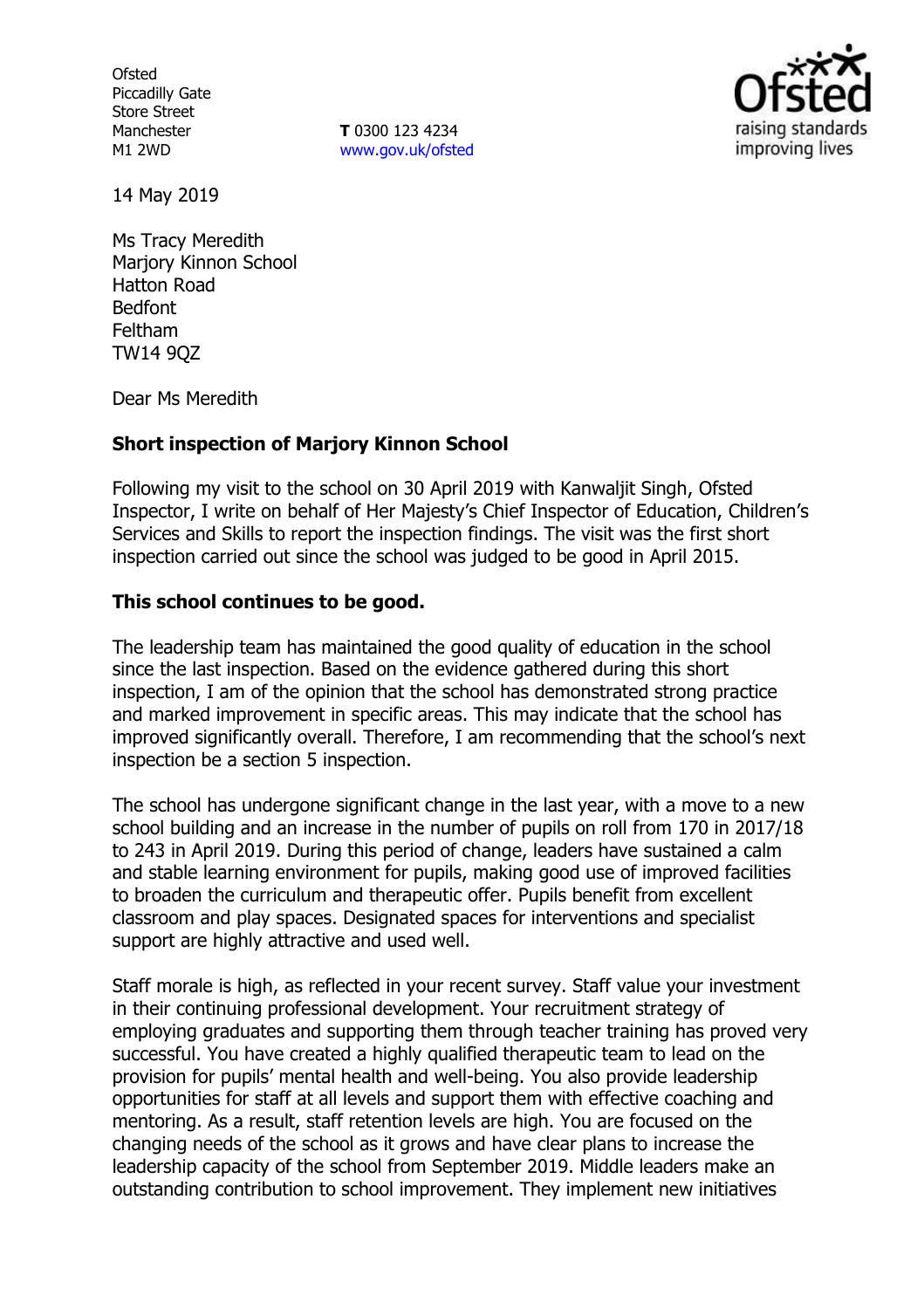

skilfully, monitor the impact on teaching and learning rigorously and provide excellent support and challenge to all staff.

The governing body fully supports your vision and shares your ambition for the school. Governors are highly skilled and offer appropriate support and challenge to leaders. Through a wide range of committees and visits to the school, they are wellinformed about all aspects of school life. Governors ensure that additional funding is spent effectively to improve outcomes for the most vulnerable pupils.

Parents and carers value the quality of education and the support they receive from all staff. The majority of parents who completed the Parent View survey told us that their children are happy and have made excellent progress since joining the school. Parents also commented positively on the training and support provided by the therapeutic team.

Pupils are clearly proud of their school and enjoy the opportunities you give them to share their views. You listened to pupils' concerns about the quality of school dinners, and this has led to a change of caterers and improvement in the range of food served at lunchtimes. Pupils are also given a wide range of responsibilities and opportunities to develop their views through sports leadership, school council, ecocouncil and the ambassadors programme. Throughout the inspection, inspectors observed the consistently high quality of relationships between pupils and adults. As a result, pupils trust adults to care for them well and respect their views.

### **Safeguarding is effective.**

Your leadership team and governors have ensured that all safeguarding arrangements are fit for purpose. There is a strong culture of vigilance. The school's single central record is maintained accurately and all procedures for ensuring safety on site are followed carefully. Comprehensive risk assessments are completed for off-site visits. Regular fire drills ensure that all staff and pupils are familiar with fire safety procedures. The governing body's premises committee ensures that site safety is maintained to a high standard. A high number of leaders and governors have completed safer recruitment training.

All staff and governors have completed safeguarding training. Your designated safeguarding leads ensure that safeguarding concerns are addressed by relevant training for staff, including on the 'Prevent' duty. Your staff know how to recognise and report concerns. Referrals are tracked carefully and records are maintained meticulously, ensuring that pupils and families receive the support they need in a timely manner from other services.

Parents and pupils report that they feel safe at school and have trusted adults with whom they can share their concerns. Workshops for pupils and parents, including themes such as anti-bullying, support families in keeping their children safe at home. Pupils' behaviour, in lessons and around the school, was exemplary throughout the inspection. Incidents of bullying and derogatory language are rare and dealt with swiftly by adults.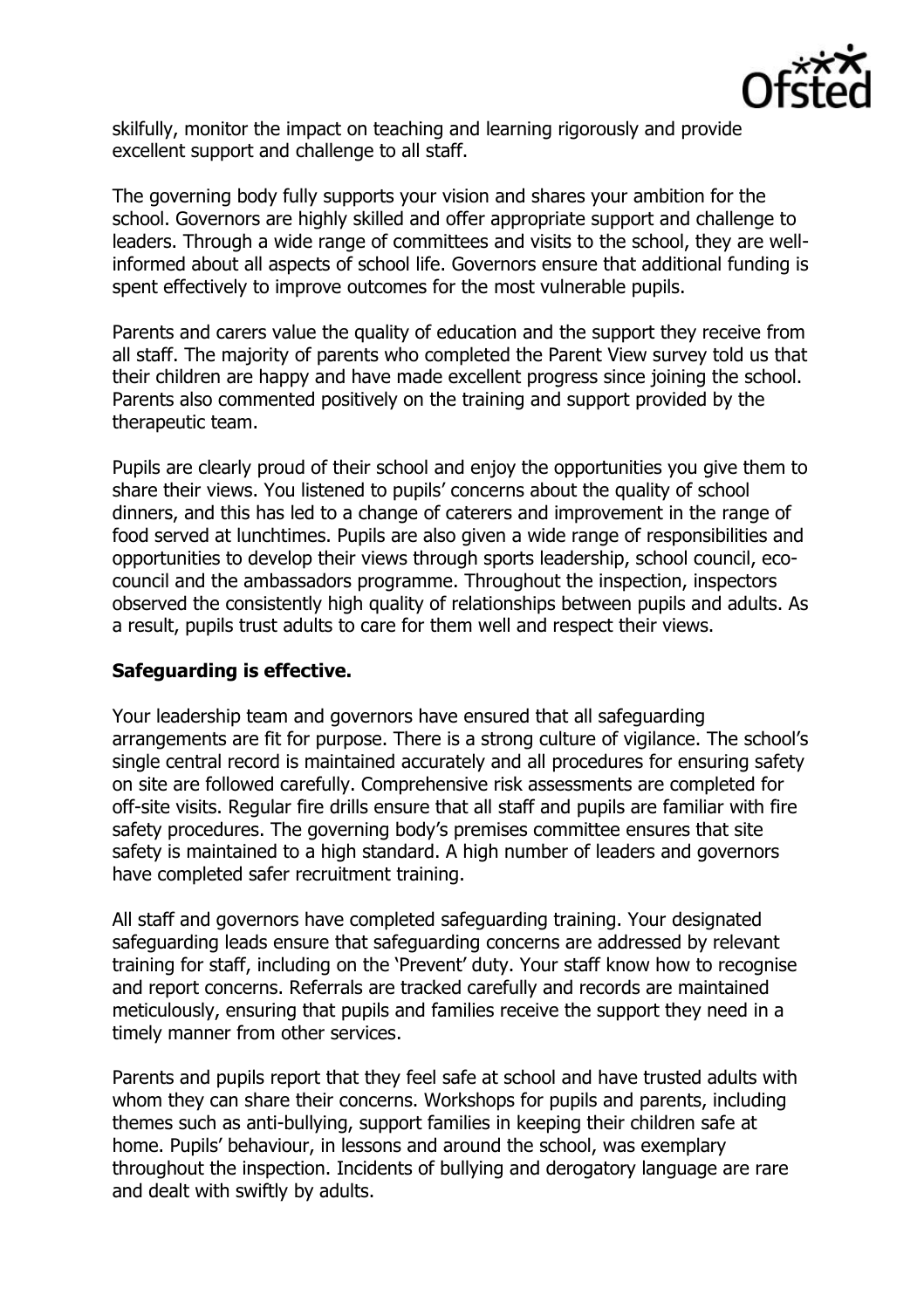

# **Inspection findings**

- We agreed to focus on four lines of enguiry, including safeguarding. The lines of enquiry were based on the areas for improvement identified in the previous inspection report, the school's self-evaluation, and recommendations from external reviews.
- We first considered how school initiatives to promote reading are leading to improvements in literacy for all pupils across all subjects. There is a clear focus on developing pupils' speaking, reading and writing skills. Trained literacy leaders have implemented reading initiatives, which are delivered daily by all staff in reading sessions. Literacy leaders provide effective modelling and support for lesson planning. They carefully monitor the quality of teaching, learning and assessment through regular learning walks and scrutiny of pupils' books. Detailed criteria are used to measure the progress in pupils' reading skills. As a result, teaching standards have risen across the school.
- Other reading initiatives, which have been piloted in targeted classes, demonstrate a positive impact on pupils' literacy skills and are now being rolled out across the whole school. Adults are encouraged to share their love of reading through wall displays of their favourite books. Training for parents enables them to support their children's reading at home. The library for key stage 3 and key stage 4 pupils offers an attractive reading space and a wide range of books that encourages pupils to read independently.
- **Pupils respond enthusiastically to literacy tasks and demonstrate a love of** reading. There is a strong focus on teaching phonics from the early years, which has a positive impact on pupils' spelling skills. Older pupils are able to read fluently and demonstrate a range of reading skills, including recall, inference and making predictions. Pupils are keen to extend their vocabulary. In Year 10 classes, for example, pupils use a thesaurus confidently to find interesting synonyms which they then apply to their own writing. In Year 9 classes, pupils discussed the features of Gothic texts and rewrote poems and familiar stories, using their own imagery. Teachers and support staff use questioning and writing resources skilfully to ensure that pupils of all abilities progress well.
- Literacy skills are promoted effectively across all areas of the curriculum. During the inspection, inspectors saw excellent examples in physical education, science, mathematics, music, humanities, art, and food lessons and books of pupils developing their speaking, reading and writing skills. In the early years classes, for example, children are encouraged to read recipes independently and follow instructions for making biscuits. In key stage 2 science lessons, pupils are taught key vocabulary and use role play to understand the digestive system. This knowledge is used to help them make predictions and record their ideas in a scientific way. As a result of reading initiatives, most pupils are now making good or better progress from their starting points and an increasing number of pupils in key stage 4 are being entered for GCSE exams.
- The second area of focus was to evaluate the impact of therapeutic provision on improved academic outcomes for pupils. This is because leaders identify pupils' personal development, mental health and life skills as fundamental to their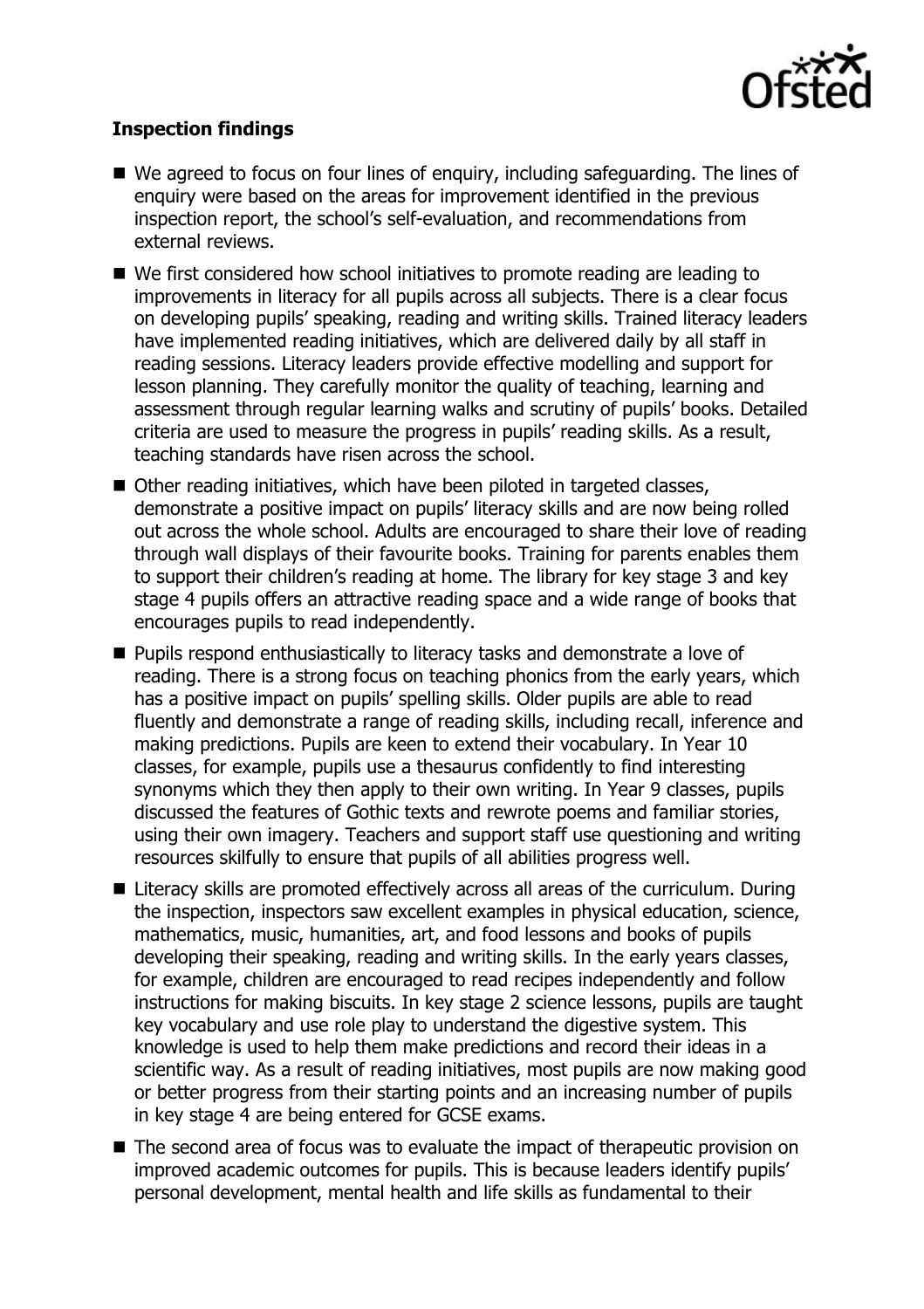

success in living independent lives as adults.

- Therapeutic support is at the core of planning for the needs of every pupil. The therapeutic team assesses individual pupils on joining the school, and when pupils are not making expected academic progress, the team draws up a programme of appropriate intervention. Targets are reviewed regularly through pupils' individual 'provision maps' to evaluate the impact of interventions. The therapeutic team also carries out whole-class assessments and creates action plans for teachers to develop pupils' ability to learn, to manage stressful situations and to help them engage with learning at an age-appropriate level. School progress data for reading and writing shows that, following specific therapeutic interventions, pupils previously failing to achieve are now making expected or better progress in their literacy skills.
- The school works effectively with a wide range of external specialists, who offer a range of bespoke therapeutic interventions. Examples include play therapists, speech and language therapists and occupational therapists. Specialists support individual pupils and offer training to staff so that they can deliver programmes within the classroom that support pupils' communication skills. Precise targetsetting and monitoring allow teachers to assess the impact of interventions on pupils' academic progress. You acknowledge that, as the school grows, the school's expertise in therapeutic work should be shared more widely with other schools.
- $\blacksquare$  The impact of training for staff and interventions for pupils is evident in the culture of the school. Pupils' attendance is above the national average for similar schools. Pupils love coming to school. There have been very few incidents that have required the use of positive handling in the past three years. This is because staff are sensitive to the needs of every pupil and intervene quickly to help pupils manage their behaviour. Pupils are helped to communicate their needs and adults respond positively and attentively. Lessons are planned to meet the needs of all pupils. As a result, pupils' behaviour for learning and desire to learn are excellent.
- The third area of focus looked at how well pupils are challenged so that their achievement is the best it can be. While the vast majority of pupils at Marjory Kinnon School make good or better progress from their starting points, all pupils are working below age-related expectations. The senior leadership team is determined to close the achievement gap by raising expectations of what each pupil can achieve.
- Leaders have set high expectations of what pupils can achieve. These expectations are shared by all staff and pupils themselves. The school's rigorous assessment systems help staff to identify precise and personalised targets for each pupil. As a result, all pupils receive the right level of challenge and know what to do to improve their work. During the inspection, inspectors saw evidence of challenge across a wide range of subjects and in pupils' work. In mathematics, for example, all pupils have a challenge question to complete as part of their daily tasks.
- Leaders of mathematics identified that in previous years pupils made less progress in their number skills than in reading and writing. The teaching of